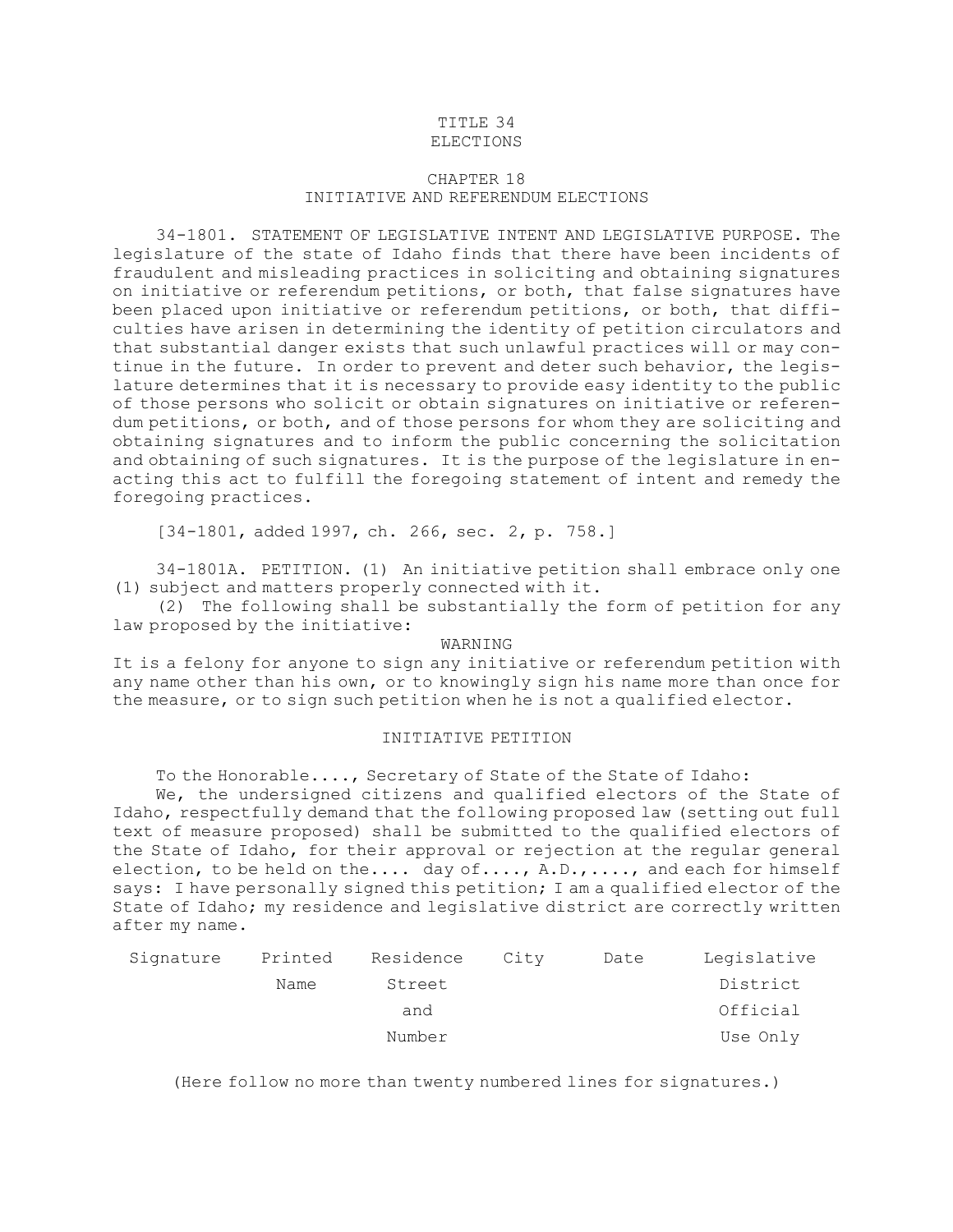(3) The petition for referendum on any act passed by the state legislature of the state of Idaho shall be in substantially the same form with appropriate title and changes, setting out in full the text of the act of the legislature to be referred to the people for their approval or rejection.

[(34-1801A) 34-1801, added 1933, ch. 210, sec. 1, p. 431; am. 1988, ch. 48, sec. 1, p. 67; am. and redesig. 1997, ch. 266, sec. 1, p. 757; am. 2013, ch. 214, sec. 1, p. 503; am. 2013, ch. 336, sec. 1, p. 873; am. 2019, ch. 96, sec. 15, p. 353; am. 2020, ch. 336, sec. 1, p. 977.]

34-1801B. INITIATIVE AND REFERENDUM PROCEDURES FOR CITIES. Each city shall allow direct legislation by the people through the initiative and referendum. Cities shall follow the procedures set forth in this chapter subject to the following provisions:

(1) The city attorney shall perform the duties assigned to the attorney general.

(2) The city clerk shall perform those duties assigned to the secretary of state.

(3) City initiative and referendum elections shall be held on the Tuesday following the first Monday in November in odd-numbered years.

(4) An action brought pursuant to section [34-1809](https://legislature.idaho.gov/statutesrules/idstat/Title34/T34CH18/SECT34-1809), Idaho Code, challenging the ballot title or short title shall be brought in the district court in the county in which the city is located.

(5) Pursuant to section  $34-1809$ , Idaho Code, the city attorney shall prepare recommendations concerning revision of the initiative or referendum, issue <sup>a</sup> certificate of review to the city clerk, and shall prepare the ballot title and short title.

(6) To be eligible to sign <sup>a</sup> petition for city initiative or referendum, <sup>a</sup> person shall be <sup>a</sup> qualified elector of the city at the time of signing thereon.

(7) To perfect <sup>a</sup> petition for city initiative or referendum the petition shall have signatures from at least twenty percent (20%) of the total number of qualified electors voting in the last general city election in November of an odd-numbered year.

(8) The provisions of section [34-1805](https://legislature.idaho.gov/statutesrules/idstat/Title34/T34CH18/SECT34-1805), Idaho Code, relating to the number of required signatures and geographic distribution of signatures shall not apply to city initiative or referendum.

(9) Any person who circulates <sup>a</sup> petition for city initiative or referendum shall be <sup>a</sup> resident of the state of Idaho and at least eighteen (18) years of age, and pursuant to section [34-1807](https://legislature.idaho.gov/statutesrules/idstat/Title34/T34CH18/SECT34-1807), Idaho Code, shall certify their belief that each signer of the petition is <sup>a</sup> qualified elector of the state of Idaho and the city.

(10) <sup>A</sup> copy of all petitions and signature sheets shall be kept by the city clerk as <sup>a</sup> public record.

(11) The prospective petition for referendum, as provided by section [34-1804](https://legislature.idaho.gov/statutesrules/idstat/Title34/T34CH18/SECT34-1804), Idaho Code, shall be filed not more than sixty (60) days following publication of the adopted ordinance as provided by section [50-901](https://legislature.idaho.gov/statutesrules/idstat/Title50/T50CH9/SECT50-901), Idaho Code.

(12) The deadline for submission of signatures to the city clerk is one hundred eighty (180) days after the petitioners for initiative or referendum receive the official ballot title from the city clerk, or April 30 of the year of the initiative or referendum election, whichever is earlier.

(13) Petitioners must submit the signed initiative or referendum petitions to the county clerk for verification not later than the close of busi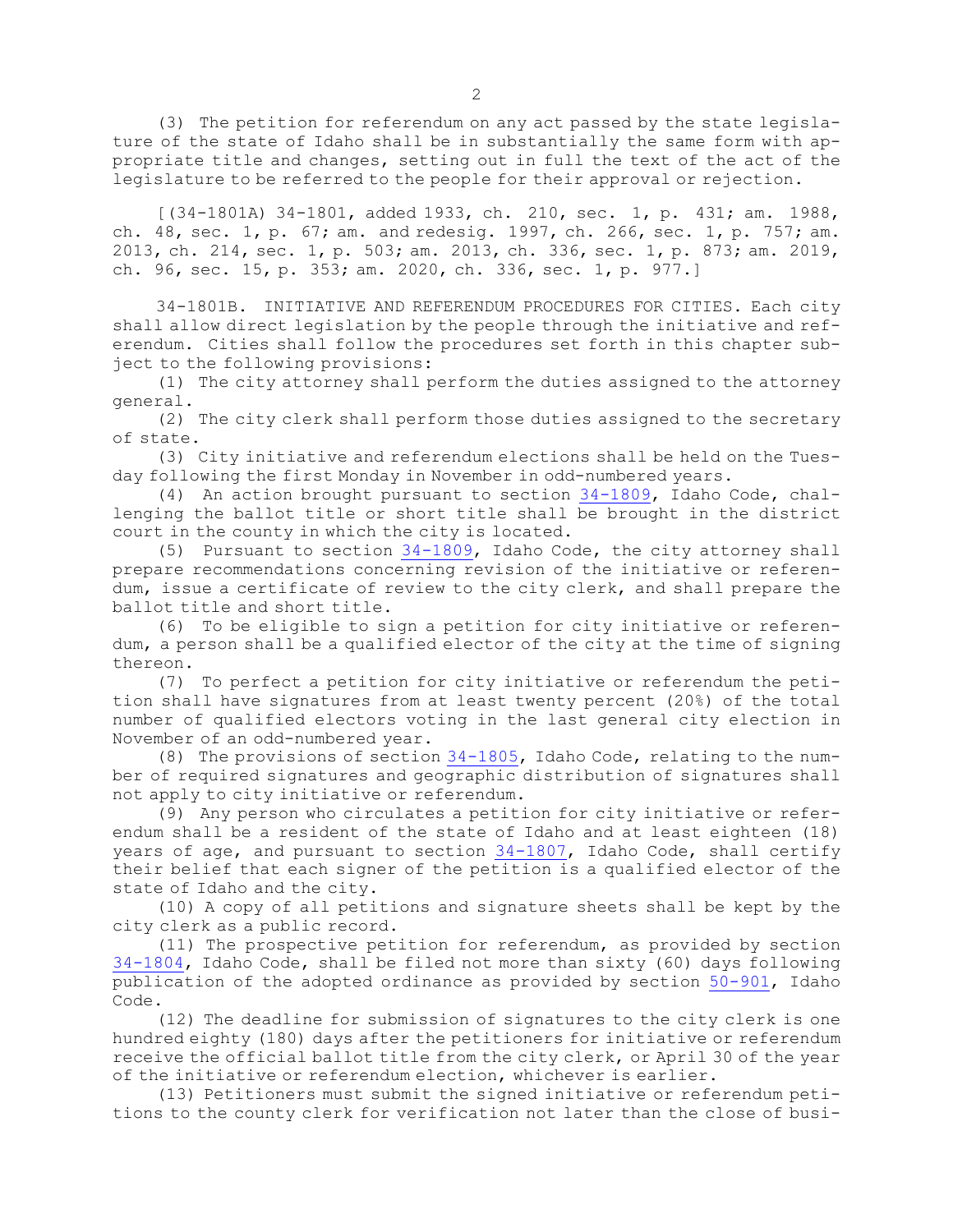ness on the first day of May in the year of the initiative or referendum election, or one hundred eighty (180) days after the petitioners receive the official ballot title from the city clerk, whichever is earlier.

(14) The county clerk has sixty (60) calendar days to verify the signatures as provided in subsection (3) of section [34-1802](https://legislature.idaho.gov/statutesrules/idstat/Title34/T34CH18/SECT34-1802), Idaho Code.

(15) The city council shall have the option to adopt the ordinance proposed by initiative within thirty (30) days after the notification pursuant to section [34-1807](https://legislature.idaho.gov/statutesrules/idstat/Title34/T34CH18/SECT34-1807), Idaho Code, provided that the petition has the required number of signatures. The city council shall hold <sup>a</sup> public hearing on the proposed ordinance within the thirty (30) day period, preceded by legal notice published once in the official city newspaper at least seven (7) days preceding the hearing. If the ordinance is not adopted by the council by the end of the thirty (30) day period, the initiative shall be put on the ballot.

(16) As provided by sections [34-1812A](https://legislature.idaho.gov/statutesrules/idstat/Title34/T34CH18/SECT34-1812A) through [34-1812C](https://legislature.idaho.gov/statutesrules/idstat/Title34/T34CH18/SECT34-1812C), Idaho Code, <sup>a</sup> voters' pamphlet shall be prepared by the city clerk.

(17) To be passed into law, an initiative or referendum shall be approved by <sup>a</sup> majority of the votes cast on the measure.

(18) The mayor shall issue the proclamation provided by section [34-1813](https://legislature.idaho.gov/statutesrules/idstat/Title34/T34CH18/SECT34-1813), Idaho Code.

 $(19)$  The city clerk shall publish an ordinance adopted by initiative or referendum within thirty (30) days after the proclamation by the mayor provided in subsection (18) of this section.

(20) All city ordinances setting forth procedures for initiative or referendum are void on July 1, 2015.

(21) This section does not apply to bond elections.

(22) This section does not apply to any local zoning legislation including, but not limited to, ordinances required or authorized pursuant to [chapter](https://legislature.idaho.gov/statutesrules/idstat/Title67/T67CH65) 65, title 67, Idaho Code.

[34-1801B, added 2015, ch. 285, sec. 2, p. 1157; am. 2018, ch. 238, sec. 2, p. 558.]

34-1801C. INITIATIVE AND REFERENDUM PROCEDURES FOR COUNTIES. Each county shall allow direct legislation by the people through the initiative and referendum. Counties shall follow the procedures set forth in this chapter subject to the following provisions:

(1) The county prosecuting attorney shall perform the duties assigned to the attorney general.

(2) The county clerk shall perform those duties assigned to the secretary of state.

(3) County initiative and referendum elections shall be held pursuant to section [34-106](https://legislature.idaho.gov/statutesrules/idstat/Title34/T34CH1/SECT34-106)(8), Idaho Code.

(4) Pursuant to section [34-1809](https://legislature.idaho.gov/statutesrules/idstat/Title34/T34CH18/SECT34-1809), Idaho Code, the county prosecuting attorney shall prepare recommendations concerning revision of the initiative or referendum, issue <sup>a</sup> certificate of review to the county clerk and prepare the ballot title and short title.

(5) An action brought pursuant to section [34-1809](https://legislature.idaho.gov/statutesrules/idstat/Title34/T34CH18/SECT34-1809), Idaho Code, challenging the ballot title or short title shall be brought in the district court of the county.

(6) To be eligible to sign <sup>a</sup> petition for county initiative or referendum, <sup>a</sup> person shall be <sup>a</sup> qualified elector of the county at the time of signing the petition.

(7) To perfect <sup>a</sup> petition for county initiative or referendum, the petition shall have signatures from at least twenty percent (20%) of the total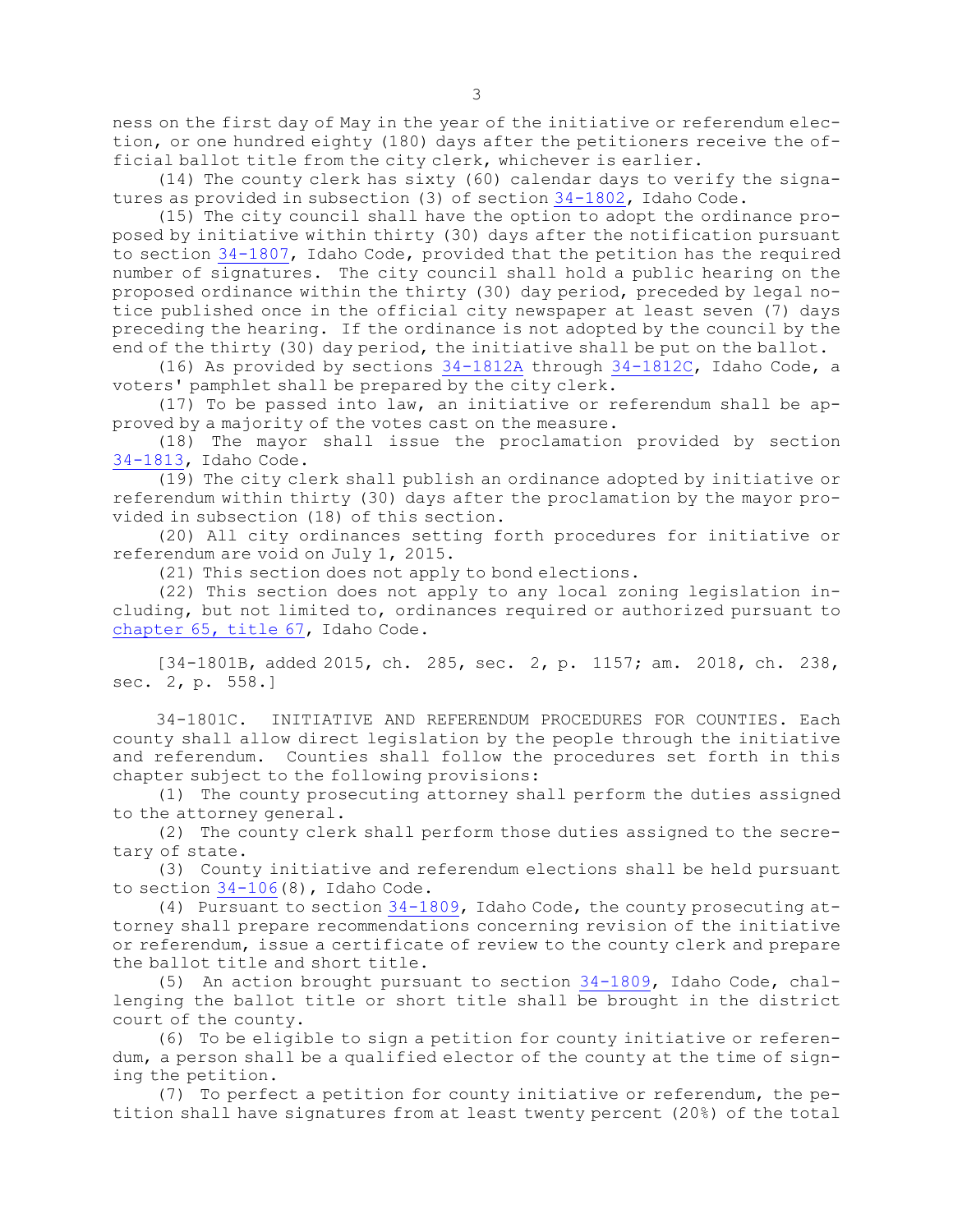number of qualified electors voting in the last general county election in November of an even-numbered year.

(8) The provisions of section [34-1805](https://legislature.idaho.gov/statutesrules/idstat/Title34/T34CH18/SECT34-1805), Idaho Code, relating to the number of required signatures and geographic distribution of signatures shall not apply to <sup>a</sup> county initiative or referendum.

(9) Any person who circulates <sup>a</sup> petition for county initiative or referendum shall be <sup>a</sup> resident of the state of Idaho and at least eighteen (18) years of age, and pursuant to section [34-1807](https://legislature.idaho.gov/statutesrules/idstat/Title34/T34CH18/SECT34-1807), Idaho Code, shall certify his belief that each signer of the petition is <sup>a</sup> qualified elector of the state of Idaho and the county.

(10) <sup>A</sup> copy of all petitions and signature sheets shall be kept by the county clerk as <sup>a</sup> public record.

(11) The prospective petition for referendum, as provided by section [34-1804](https://legislature.idaho.gov/statutesrules/idstat/Title34/T34CH18/SECT34-1804), Idaho Code, shall be filed no more than sixty (60) days following publication of the adopted ordinance as provided by section [31-715](https://legislature.idaho.gov/statutesrules/idstat/Title31/T31CH7/SECT31-715), Idaho Code.

(12) Petitioners must submit the signed initiative or referendum petitions to the county clerk for verification no later than one hundred eighty (180) days after the petitioners receive the official ballot title from the county clerk, or one hundred eighty (180) days before the election at which the initiative or referendum is to be voted on, whichever is earlier.

(13) The county clerk has sixty (60) calendar days to verify the signatures as provided in section [34-1802](https://legislature.idaho.gov/statutesrules/idstat/Title34/T34CH18/SECT34-1802)(3), Idaho Code.

(14) The board of county commissioners shall have the option to adopt the ordinance proposed by initiative within thirty (30) days after the notification pursuant to section [34-1807](https://legislature.idaho.gov/statutesrules/idstat/Title34/T34CH18/SECT34-1807), Idaho Code, provided that the petition has the required number of signatures. The board of county commissioners shall hold <sup>a</sup> public hearing on the proposed ordinance within the thirty (30) day period, preceded by legal notice published once in the county at least seven (7) days preceding the hearing. If the ordinance is not adopted by the board of county commissioners by the end of the thirty (30) day period, the initiative shall be put on the ballot.

(15) As provided by sections [34-1812A](https://legislature.idaho.gov/statutesrules/idstat/Title34/T34CH18/SECT34-1812A) through [34-1812C](https://legislature.idaho.gov/statutesrules/idstat/Title34/T34CH18/SECT34-1812C), Idaho Code, <sup>a</sup> voters' pamphlet shall be prepared by the county clerk.

(16) To be passed into law, an initiative or referendum shall be approved by <sup>a</sup> majority of the votes cast on the measure.

(17) The board of county commissioners shall issue the proclamation provided by section [34-1813](https://legislature.idaho.gov/statutesrules/idstat/Title34/T34CH18/SECT34-1813), Idaho Code.

(18) The county clerk shall publish an ordinance adopted by initiative or referendum within thirty (30) days after the proclamation by the board of county commissioners provided in subsection (17) of this section.

(19) All county ordinances setting forth initiative or referendum procedures are void on July 1, 2018.

(20) This section does not apply to bond elections.

(21) This section does not apply to zoning legislation including, but not limited to, ordinances required or authorized pursuant to [chapter](https://legislature.idaho.gov/statutesrules/idstat/Title67/T67CH65) 65, [title](https://legislature.idaho.gov/statutesrules/idstat/Title67/T67CH65) 67, Idaho Code.

[34-1801C, added 2018, ch. 238, sec. 4, p. 560.]

34-1802. INITIATIVE PETITIONS -- TIME FOR GATHERING SIGNATURES -- TIME FOR SUBMISSION OF SIGNATURES TO THE COUNTY CLERK -- TIME FOR FILING. (1) Except as provided in section [34-1804](https://legislature.idaho.gov/statutesrules/idstat/Title34/T34CH18/SECT34-1804), Idaho Code, petitions for an initiative shall be circulated and signatures obtained beginning upon the date that the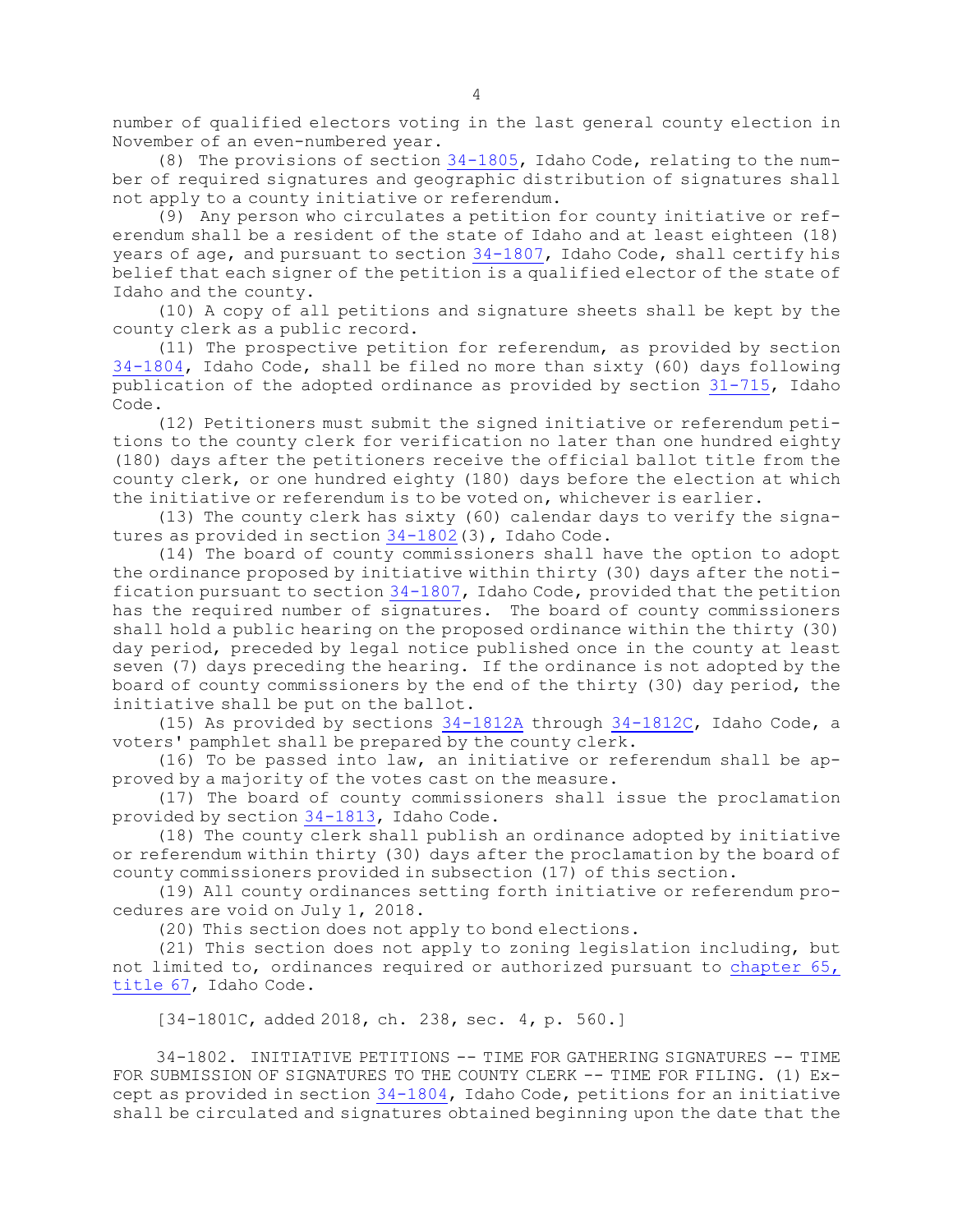petitioners receive both the fiscal impact statement and the official ballot title from the secretary of state and extending eighteen (18) months from that date, or April 30 of the year of the next general election, whichever occurs earlier. The last day for circulating petitions and obtaining signatures shall be the last day of April in the year an election on the initiative will be held.

(2) The person or persons or organization or organizations under whose authority the measure is to be initiated shall submit the petitions containing signatures to the county clerk for verification pursuant to the provisions of section [34-1807](https://legislature.idaho.gov/statutesrules/idstat/Title34/T34CH18/SECT34-1807), Idaho Code. The signatures required shall be submitted to the county clerk not later than the close of business on the first day of May in the year an election on the initiative will be held, or eighteen (18) months from the date the petitioner receives the official ballot title from the secretary of state, whichever is earlier.

(3) The county clerk shall, within sixty (60) calendar days of the deadline for the submission of the signatures, verify the signatures contained in the petitions, but in no event shall the time extend beyond the last day of June in the year an election on the initiative will be held.

(4) Initiative petitions with the requisite number of signatures attached shall be filed with the secretary of state not less than four (4) months before the election at which they are to be voted upon.

[34-1802, added 1933, ch. 210, sec. 2, p. 431; am. 1997, ch. 266, sec. 3, p. 758; am. 2011, ch. 285, sec. 14, p. 784; am. 2020, ch. 317, sec. 1, p. 902.]

34-1803. REFERENDUM PETITIONS -- TIME FOR FILING -- WHEN ELECTION HELD -- EFFECTIVE DATE OF LAW. Referendum petitions with the requisite number of signatures attached, as verified by county clerks pursuant to section [34-1807](https://legislature.idaho.gov/statutesrules/idstat/Title34/T34CH18/SECT34-1807), Idaho Code, shall be filed with the secretary of state not more than sixty (60) days after the final adjournment of the session of the state legislature that passed on the bill on which the referendum is demanded. All elections on measures referred to the people of the state shall be had at the biennial regular election. Any measure so referred to the people shall take effect and become <sup>a</sup> law when it is approved by <sup>a</sup> majority of the votes cast thereon, and not otherwise.

[34-1803, added 1933, ch. 210, sec. 3, p. 431; am. 2021, ch. 262, sec. 4, p. 809.]

34-1803B. INITIATIVE AND REFERENDUM PETITIONS -- REMOVAL OF SIGNA-TURES. (1) The signer of any initiative or referendum petition may remove his or her own name from the petition by crossing out, obliterating or otherwise defacing his or her own signature at any time prior to the time when the petition is presented to the county clerk for signature verification.

(2) The signer of any initiative or referendum petition may have his or her name removed from the petition at any time after presentation of the petition to the county clerk but prior to verification of the signature, by presenting in writing or submitting electronically to the county clerk <sup>a</sup> signed statement that the signer desires to have his name removed from the petition. The statement shall contain sufficient information to clearly identify the signer. The county clerk shall immediately strike the signer's name from the petition, and adjust the total of certified signatures on the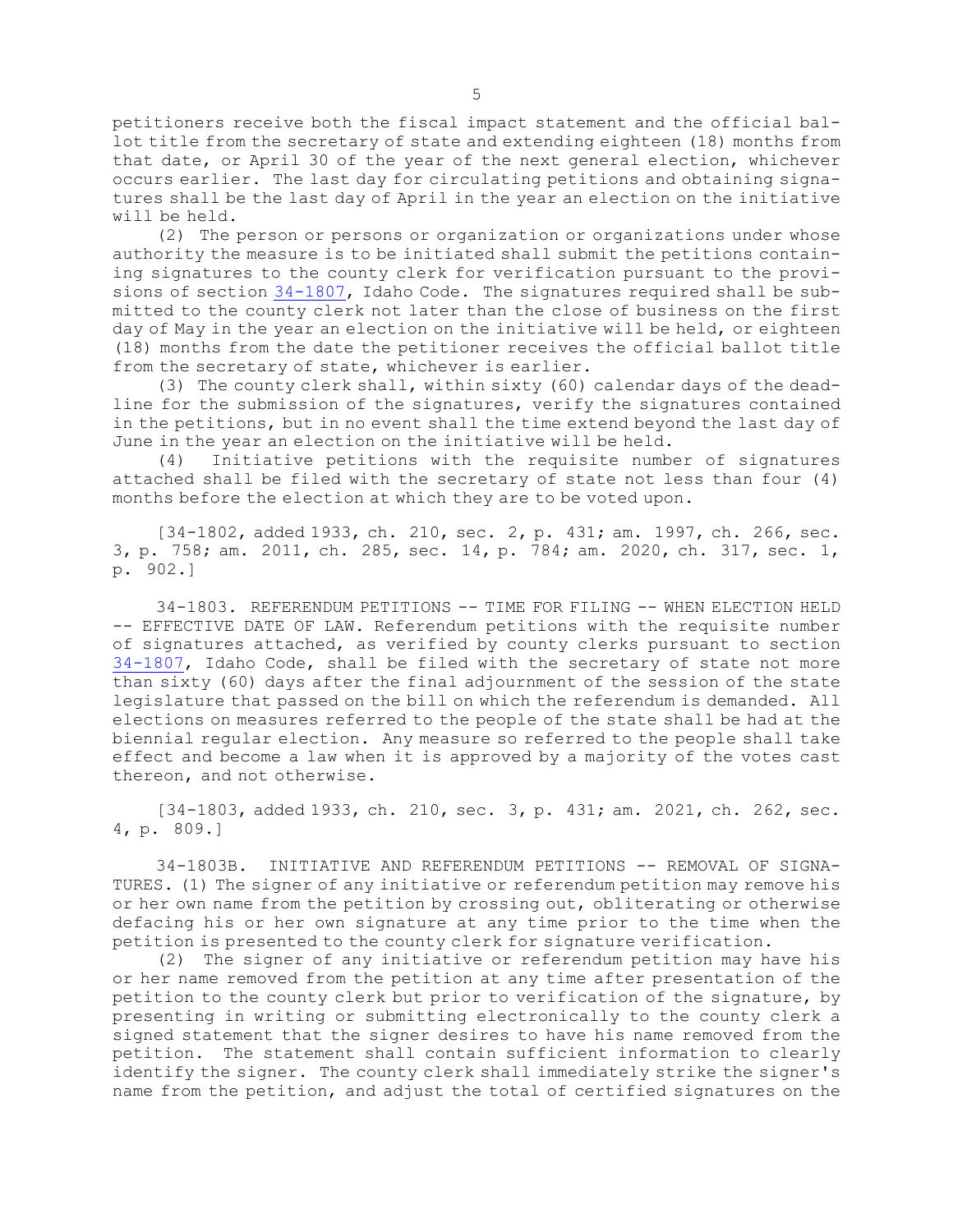petition accordingly. The statement shall be attached to, and become <sup>a</sup> part of the initiative or referendum petition.

(3) Each signature page of an initiative or referendum petition shall state that any person signing <sup>a</sup> petition may remove his signature pursuant to this section.

[34-1803B, added 1997, ch. 266, sec. 4, p. 759; am. 2020, ch. 336, sec. 2, p. 978.]

34-1804. INITIAL FILING OF BALLOT MEASURE -- PRINTING OF PETITION AND SIGNATURE SHEETS -- PROPOSED FUNDING AND FISCAL INFORMATION. (1) Before or at the time of beginning to circulate any petition for the referendum to the people on any act passed by the state legislature of the state of Idaho, or for any law proposed by the initiative, the person or persons or organization or organizations under whose authority the measure is to be referred or initiated shall send or deliver to the secretary of state <sup>a</sup> copy of such petition duly signed by at least twenty (20) qualified electors of the state, which shall be filed by said officer in his office, and who shall immediately transmit <sup>a</sup> copy of the petition to the attorney general for the issuance of the certificate of review as provided in section [34-1809](https://legislature.idaho.gov/statutesrules/idstat/Title34/T34CH18/SECT34-1809), Idaho Code.

(2) In the case of an initiative petition, the person or persons or organization or organizations under whose authority the measure is to be initiated shall propose <sup>a</sup> funding source for the cost of implementing the measure. The proposed funding source information shall accompany <sup>a</sup> copy of the initiative when the petition is initially filed with the secretary of state under subsection (1) of this section, and whenever the petition is circulated for signatures, but the proposed funding source information shall not formally be part of the initiative and shall have no binding effect. Upon receipt of the petition and the proposed funding source information, the secretary of state shall immediately transmit <sup>a</sup> copy of the petition and proposed funding source information to the division of financial management so that it may issue <sup>a</sup> statement of fiscal impact as provided in section [34-1812](https://legislature.idaho.gov/statutesrules/idstat/Title34/T34CH18/SECT34-1812), Idaho Code. The provisions of this subsection shall not apply to <sup>a</sup> city or county ballot initiative.

(3) All petitions for the initiative and for the referendum and sheets for signatures shall be printed on <sup>a</sup> good quality of bond or ledger paper in the form and manner as approved by the secretary of state. To every sheet of petitioners' signatures shall be attached <sup>a</sup> full and correct copy of the measure so proposed by initiative petition and <sup>a</sup> copy of the fiscal impact statement summary for the initiative, if applicable; but such petition may be filed by the secretary of state in numbered sections for convenience in handling. Every sheet of petitioners' signatures upon referendum petitions shall be attached to <sup>a</sup> full and correct copy of the measure on which the referendum is demanded and may be filed in numbered sections in like manner as initiative petitions. Not more than twenty (20) signatures on one (1) sheet shall be counted. Each signature sheet shall contain signatures of qualified electors from only one (1) county.

[34-1804, added 1933, ch. 210, sec. 4, p. 431; am. 1988, ch. 48, sec. 2, p. 67; am. 2013, ch. 214, sec. 2, p. 504; am. 2013, ch. 336, sec. 2, p. 874; am. 2020, ch. 317, sec. 2, p. 903.]

34-1805. SPONSORS TO PRINT PETITION -- NUMBER OF SIGNERS RE-QUIRED. (1) After the form of the initiative or referendum petition has been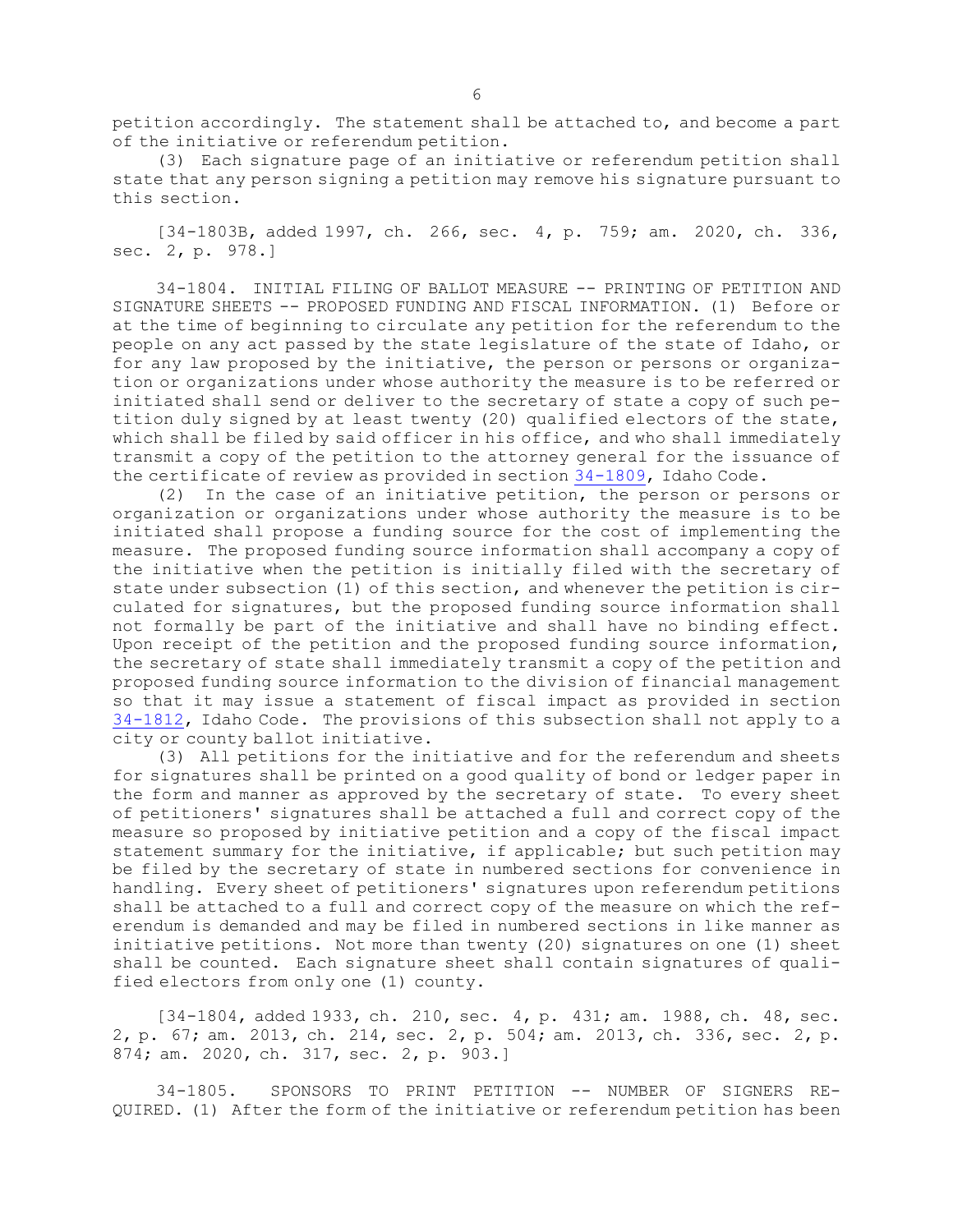approved by the secretary of state as provided in sections [34-1801A](https://legislature.idaho.gov/statutesrules/idstat/Title34/T34CH18/SECT34-1801A) through [34-1822](https://legislature.idaho.gov/statutesrules/idstat/Title34/T34CH18/SECT34-1822), Idaho Code, the same shall be printed by the person or persons or organization or organizations under whose authority the measure is to be referred or initiated and circulated in the several counties of the state for the signatures of legal voters.

(2) Before such petitions shall be entitled to final filing and consideration by the secretary of state, there shall be affixed thereto the signatures of legal voters equal in number to not less than six percent (6%) of the qualified electors at the time of the last general election in each of the thirty-five (35) legislative districts.

[34-1805, added 1933, ch. 210, sec. 5, p. 431; am. 1997, ch. 266, sec. 5, p. 759; am. 2007, ch. 202, sec. 7, p. 622; am. 2013, ch. 214, sec. 3, p. 504; am. 2021, ch. 255, sec. 1, p. 786.]

34-1806. BINDING OF PETITION AND SIGNATURE SHEETS -- APPROVED MEASURES TO BE PRINTED WITH SESSION LAWS. When any such initiative or referendum petition shall be offered for filing the secretary of state shall detach the sheets containing the signatures and affidavits and cause them all to be attached to one or more printed copies of the measure so proposed by initiative or referendum petitions. The secretary of state shall file and keep such petitions as official public records. The secretary of state shall cause every such measure so approved by the people to be printed with the general laws enacted by the next ensuing session of the state legislature with the date of the governor's proclamation declaring the same to have been approved by the people.

[34-1806, added 1933, ch. 210, sec. 6, p. 431; am. 1988, ch. 48, sec. 3, p. 68.]

34-1807. CIRCULATION OF PETITIONS -- VERIFICATION OF PETITION AND SIG-NATURE SHEETS -- CERTIFICATION OF PETITION SIGNERS -- CERTAIN PETITIONS AND SIGNATURES VOID. (1) Any person who circulates any petition for an initiative or referendum shall be <sup>a</sup> resident of the state of Idaho and at least eighteen (18) years of age. Each and every sheet of every such petition containing signatures shall be verified on the face thereof in substantially the following form, by the person who circulated said sheet of said petition, by his or her affidavit thereon, and as <sup>a</sup> part thereof: State of Idaho (1)

County of....

)ss.

I,...., being first duly sworn, say: That <sup>I</sup> am <sup>a</sup> resident of the State of Idaho and at least eighteen (18) years of age: that every person who signed this sheet of the foregoing petition signed his or her name thereto in my presence: <sup>I</sup> believe that each has stated his or her name, address and residence correctly, that each signer is <sup>a</sup> qualified elector of the State of Idaho, and <sup>a</sup> resident of the county of.....

Signed.................................. Post office address............... Subscribed and sworn to before me this.... day of..... (Notary Seal) Notary Public ....................... Residing at ..........................

(2) In addition to said affidavit, the county clerk shall carefully examine said petitions and strike from the petition any names for which he has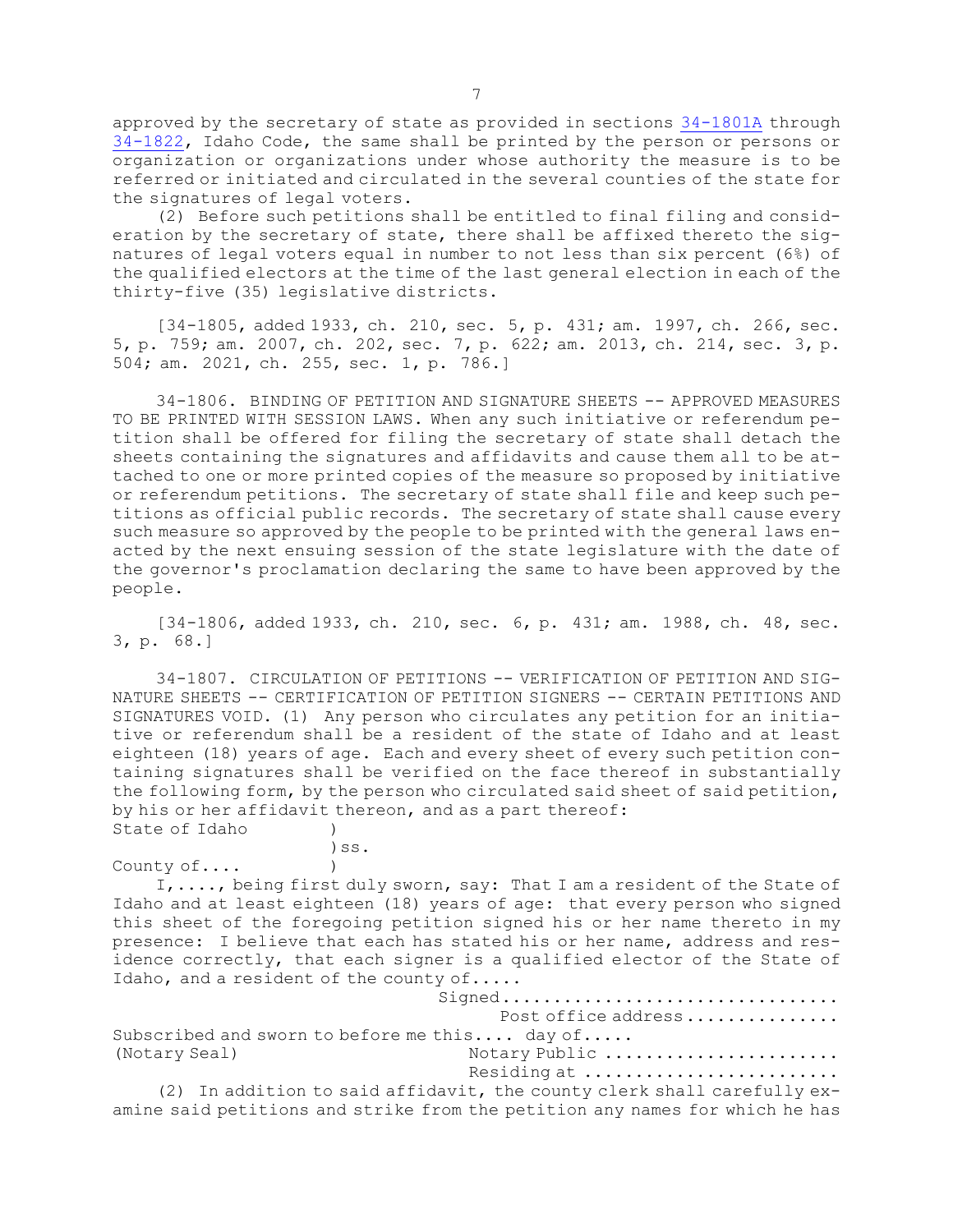determined that the name, address, or signature do not match those of <sup>a</sup> qualified elector of the proper jurisdiction. The county clerk shall attach to the signature sheets <sup>a</sup> certificate to the secretary of state substantially as follows:

State of Idaho (1)

)ss. County of.... )

To the honorable...., Secretary of State for the State of Idaho: I,...., County Clerk of.... County, hereby certify that.... signatures on this petition are those of qualified electors in legislative district number.....

> Signed.................................. County Clerk or Deputy.

(Seal of office)

(3) The county clerk shall deliver the petition or any part thereof to the person from whom he received it with his certificate attached thereto as above provided. The forms herein given are not mandatory and if substantially followed in any petition, it shall be sufficient, disregarding clerical and merely technical error.

(4) Any petition upon which signatures are obtained by <sup>a</sup> person not <sup>a</sup> resident of the state of Idaho and at least eighteen (18) years of age shall be void. The definition of resident in section [34-107](https://legislature.idaho.gov/statutesrules/idstat/Title34/T34CH1/SECT34-107), Idaho Code, shall apply to the circulators of initiative and referendum petitions.

(5) Any signature that is not <sup>a</sup> physical signature, including an electronic signature, is void.

[34-1807, added 1933, ch. 210, sec. 7, p. 431; am. 1988, ch. 48, sec. 4, p. 68; am. 1997, ch. 266, sec. 6, p. 759; am. 1999, ch. 47, sec. 1, p. 109; am. 2013, ch. 214, sec. 4, p. 504; am. 2013, ch. 336, sec. 3, p. 874; am. 2021, ch. 262, sec. 5, p. 809.]

34-1808. FILING OF PETITION -- MANDATE -- INJUNCTION. If the secretary of state shall refuse to accept and file any petition for the initiative or for the referendum with the requisite number of signatures of qualified electors thereto attached, any citizen may apply, within ten (10) days after such refusal to the district court for <sup>a</sup> writ of mandamus to compel him to do so. If it shall be decided by the court that such petition is legally sufficient, the secretary of state shall then file it, with a certified copy of the judgment attached thereto, as of the date on which it was originally offered for filing in his office. On <sup>a</sup> showing that any petition filed is not legally sufficient, the court may enjoin the secretary of state and all other officers from certifying or printing on the official ballot for the ensuing election the ballot title and numbers of such measure. All such suits shall be advanced on the court docket and heard and decided by the court as quickly as possible. Either party may appeal to the Supreme Court within ten (10) days after <sup>a</sup> decision is rendered. The district court of the fourth judicial district of the state of Idaho in and for Ada County shall have jurisdiction in all cases of measures to be submitted to the qualified electors of the state at large.

[34-1808, added 1933, ch. 210, sec. 8, p. 431; am. 1988, ch. 48, sec. 5, p. 70.]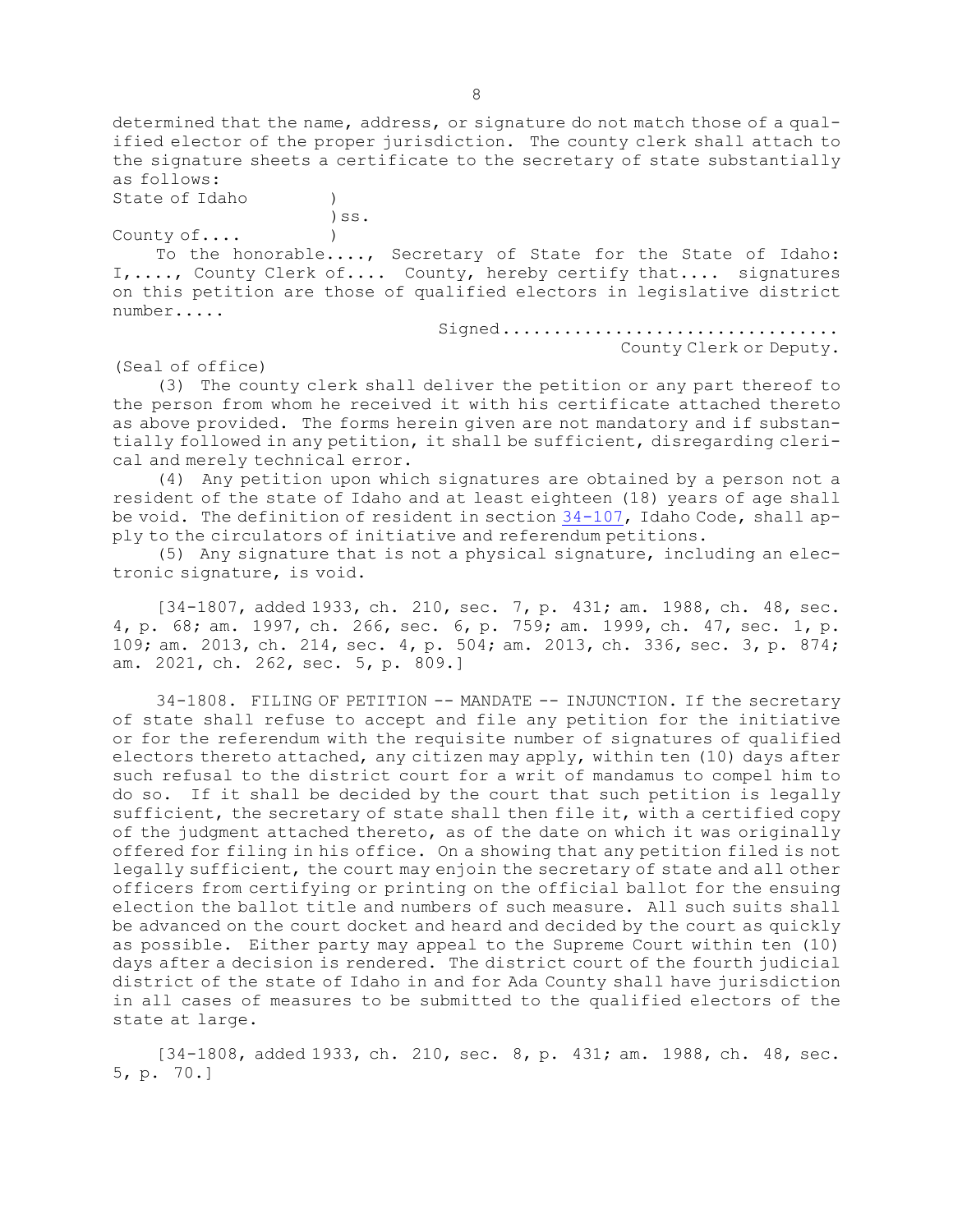34-1809. REVIEW OF INITIATIVE AND REFERENDUM MEASURES BY ATTORNEY GEN-ERAL -- CERTIFICATE OF REVIEW PREREQUISITE TO ASSIGNMENT OF BALLOT TITLE -- BALLOT TITLE -- JUDICIAL REVIEW. (1) After receiving <sup>a</sup> copy of the petition from the secretary of state as provided in section [34-1804](https://legislature.idaho.gov/statutesrules/idstat/Title34/T34CH18/SECT34-1804), Idaho Code:

(a) The attorney general may confer with the petitioner and shall, within twenty (20) working days from receipt thereof, review the proposal for matters of substantive import and shall recommend to the petitioner such revision or alteration of the measure as may be deemed necessary and appropriate.

(b) The recommendations of the attorney general shall be advisory only and the petitioner may accept or reject them in whole or in part.

(c) The attorney general shall issue <sup>a</sup> certificate of review to the secretary of state certifying that he has reviewed the measure for form and style and that the recommendations thereon, if any, have been communicated to the petitioner, and such certificate shall be issued whether or not the petitioner accepts such recommendations. The certificate of review shall be available for public inspection in the office of the secretary of state.

(2) Within fifteen (15) working days after the issuance of the certificate of review, the petitioner, if he desires to proceed with his sponsorship, shall file the measure, as herein provided, with the secretary of state for assignment of <sup>a</sup> ballot title, and the secretary of state shall thereupon submit to the attorney general two (2) copies of the measure filed.

(a) Within ten (10) working days after receiving copies of the petition, the attorney general shall provide ballot titles as provided for in this subsection and return one (1) copy of the petition to the secretary of state, with its ballot title.

(b) <sup>A</sup> copy of the ballot title as prepared by the attorney general shall be furnished by the secretary of state with the approved form of any initiative or referendum petition, as provided herein, to the person or persons or organization or organizations under whose authority the measure is initiated or referred.

(c) The ballot titles shall be used and printed on the covers of the petition when in circulation; the short title shall be printed in type not less than twenty (20) points on the covers of all such petitions circulated for signatures.

(d) The ballot title shall contain:

(i) Distinctive short title not exceeding twenty (20) words by which the measure is commonly referred to or spoken of and which shall be printed in the foot margin of each signature sheet of the petition.

(ii) <sup>A</sup> general title expressing in not more than two hundred (200) words the purpose of the measure.

(iii) The ballot title shall be printed with the numbers of the measure on the official ballot.

(e) In making the ballot title, the attorney general shall, to the best of his ability, give <sup>a</sup> true and impartial statement of the purpose of the measure and in such language that the ballot title shall not be intentionally an argument or likely to create prejudice either for or against the measure.

(3) Any person dissatisfied with the ballot title or the short title provided by the attorney general for any measure may appeal to the supreme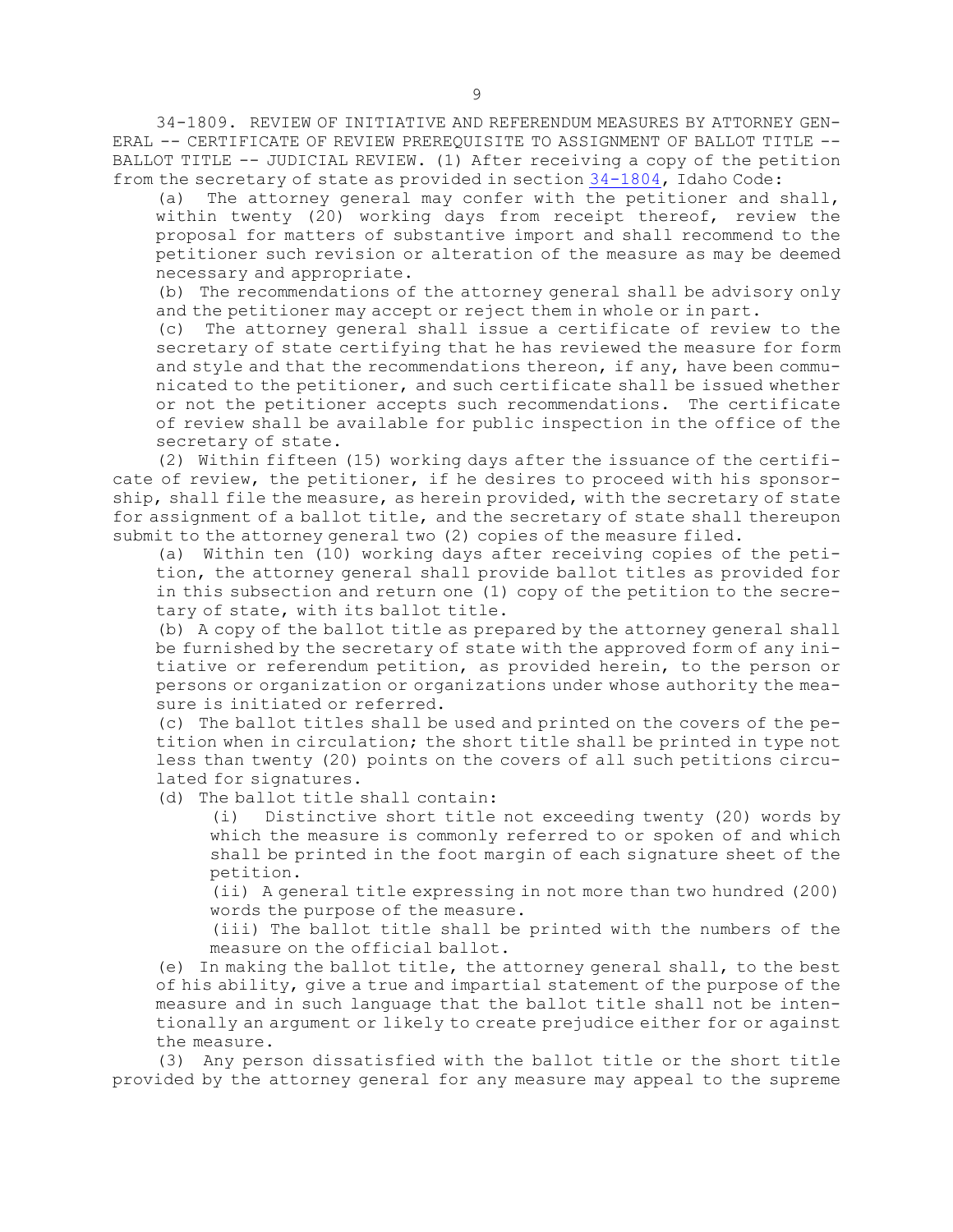court by petition, praying for <sup>a</sup> different title and setting forth the reason why the title prepared by the attorney general is insufficient or unfair.

(a) No appeal shall be allowed from the decision of the attorney general on <sup>a</sup> ballot title unless made within twenty (20) days after the ballot title is filed in the office of the secretary of state; provided however, that this section shall not prevent any later judicial proceeding to determine the sufficiency of such title, nor shall it prevent any judicial decision upon the sufficiency of such title.

(b) <sup>A</sup> copy of every such ballot title shall be served by the secretary of state upon the person offering or filing such initiative or referendum petition, or appeal. The service of the ballot title may be by mail or electronic transmission and shall be made forthwith when it is received from the attorney general by the secretary of state.

(c) The supreme court shall thereupon examine said measure, hear argument, and in its decision thereon certify to the secretary of state <sup>a</sup> ballot title and <sup>a</sup> short title for the measure in accord with the intent of this section. The secretary of state shall print on the official ballot the title thus certified to him.

(4) Any qualified elector of the state of Idaho may, at any time after the attorney general has issued <sup>a</sup> certificate of review, bring an action in the supreme court to determine the constitutionality of any initiative.

[34-1809, added 1933, ch. 210, sec. 9, p. 431; am. 1979, ch. 106, sec. 1, p. 340; am. 1988, ch. 48, sec. 6, p. 70; am. 1994, ch. 400, sec. 1, p. 1263; am. 1997, ch. 266, sec. 7, p. 760; am. 2003, ch. 147, sec. 1, p. 423; am. 2019, ch. 96, sec. 16, p. 353.]

34-1810. PRINTING AND DESIGNATION OF BALLOT TITLES ON OFFICIAL BAL-LOTS. (1) The secretary of state, at the time he furnishes to the county clerks of the several counties certified copies of the names of candidates for state and district offices shall furnish to each of said county clerks <sup>a</sup> certified copy of the ballot titles and numbers of the several measures to be voted upon at the ensuing general election, and he shall use for each measure the ballot title designated in the manner herein provided.

(a) Such ballot title shall not resemble, so far as to probably create confusion, any such title previously filed for any measure to be submitted at that election.

(b) The ballot shall include <sup>a</sup> clear and concise statement as to the effect of <sup>a</sup> "yes" or "no" vote, prepared jointly by the attorney general and secretary of state.

(2) The secretary of state shall number the measures consecutively beginning with number  $(1)$ , in the order in which the measures were finally filed with the secretary. The measures shall be designated on the ballot as <sup>a</sup> "Proposition One," "Proposition Two," et cetera.

[34-1810, added 1933, ch. 210, sec. 10, p. 431; am. 1988, ch. 48, sec. 7, p. 72; am. 2003, ch. 147, sec. 2, p. 425.]

34-1811. MANNER OF VOTING -- PROCEDURE WHEN CONFLICTING MEASURES AP-PROVED. The manner of voting upon measures submitted to the people shall be the same as is now or may be required and provided by law; no measure shall be adopted unless it shall receive an affirmative majority of the aggregate number of votes cast on such measure. If two (2) or more conflicting laws shall be approved by the people at the same election, the law receiving the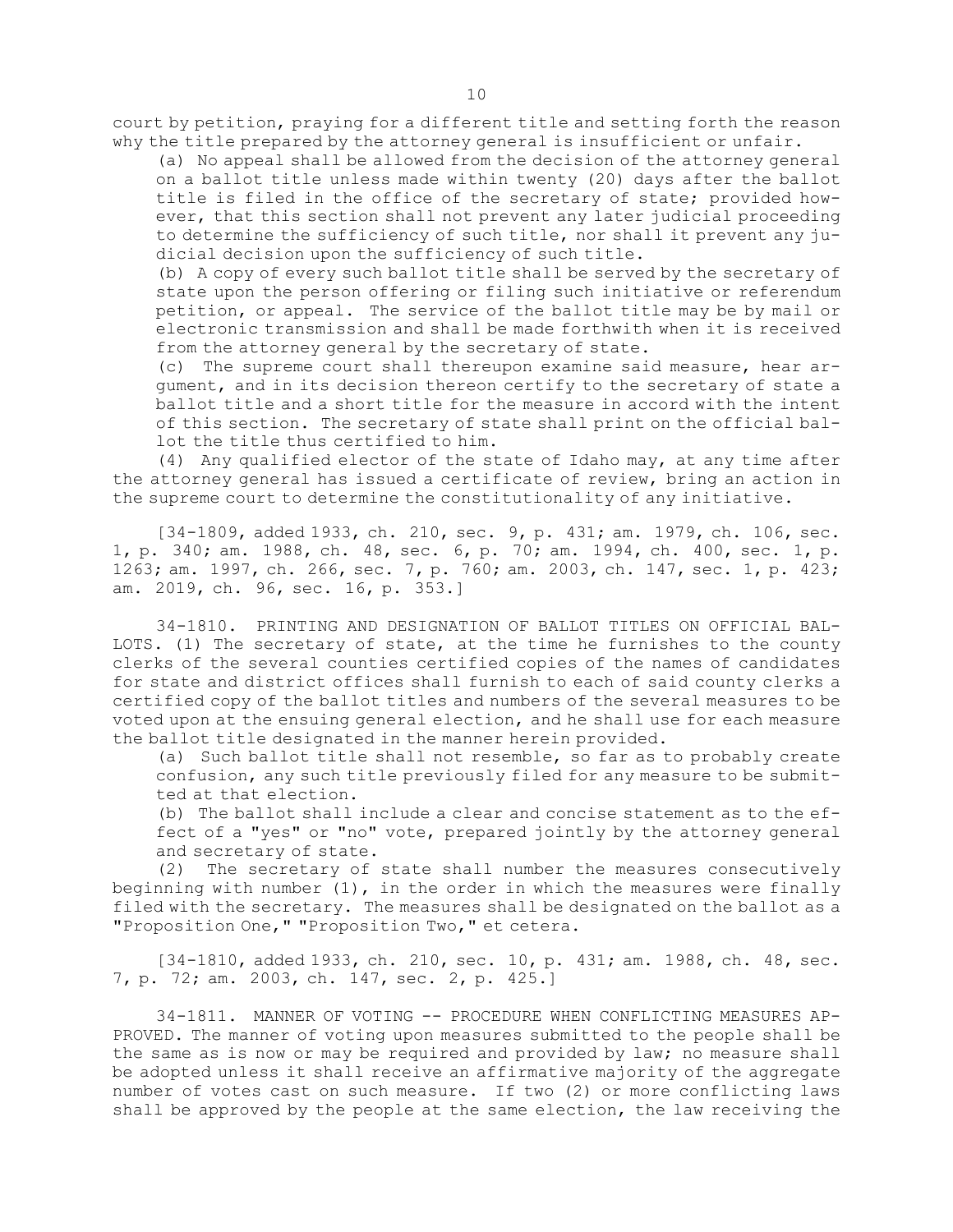greatest number of affirmative votes shall be paramount in all particulars as to which there is <sup>a</sup> conflict, even though such law may not have received the greatest majority of affirmative votes. If two (2) or more conflicting amendments to the constitution shall be approved by the people at the same election, the amendment which receives the greatest number of affirmative votes shall be paramount in all particulars as to which there is <sup>a</sup> conflict, even though such amendment may not have received the greatest majority of affirmative votes.

[34-1811, added 1933, ch. 210, sec. 11, p. 431.]

34-1812. FISCAL IMPACT STATEMENTS. (1) After receiving <sup>a</sup> copy of an initiative petition from the secretary of state as provided in section [34-1804](https://legislature.idaho.gov/statutesrules/idstat/Title34/T34CH18/SECT34-1804), Idaho Code, the division of financial management, in consultation with any other appropriate state or local agency, shall prepare an unbiased, good faith statement of the fiscal impact of the law proposed by the initiative. The division of financial management shall complete the fiscal impact statement and file it with the secretary of state's office within twenty (20) working days of having received the initiative petition from the secretary of state's office. The secretary of state shall immediately transmit <sup>a</sup> copy of the fiscal impact statement to the person or persons who filed the initiative petition pursuant to section [34-1804](https://legislature.idaho.gov/statutesrules/idstat/Title34/T34CH18/SECT34-1804), Idaho Code.

(2) <sup>A</sup> fiscal impact statement shall describe any projected increase or decrease in revenues, costs, expenditures, or indebtedness that the state or local governments will experience if the ballot measure is approved by the voters. The fiscal impact statement shall include both immediate expected fiscal impacts and an estimate of any state or local government long-term financial implications. <sup>A</sup> fiscal impact statement must be written in clear and concise language and shall avoid legal and technical terms whenever possible. Where appropriate, <sup>a</sup> fiscal impact statement may include both estimated dollar amounts and <sup>a</sup> description placing the estimated dollar amounts into context.

(3) <sup>A</sup> fiscal impact statement must include both <sup>a</sup> summary of the fiscal impact statement, not to exceed one hundred (100) words, and <sup>a</sup> more detailed statement of fiscal impact that includes the assumptions that were made to develop the fiscal impact. When collecting signatures, <sup>a</sup> signature gatherer shall offer <sup>a</sup> copy of the fiscal impact statement summary, along with <sup>a</sup> copy of the initiative and the sponsor's proposed funding source information, to the elector for review before signing. The fiscal impact statement summary and the sponsor's proposed funding source information shall also be published in the state voters' pamphlet and on the official ballot. The fiscal impact statement summary, the detailed fiscal impact statement, and the sponsor's proposed funding source information shall be made available to the public on the secretary of state's website no later than August 1.

(4) The provisions of this section shall not apply to <sup>a</sup> city or county ballot initiative.

[34-1812, added 2020, ch. 317, sec. 3, p. 903.]

34-1812A. ARGUMENTS CONCERNING INITIATIVE AND REFERENDUM MEA-SURES. Any voter or group of voters may on or before July 20 prepare and file an argument, not to exceed five hundred (500) words, for or against any measure. Such argument shall not be accepted unless accompanied by the name and address or names and addresses of the person or persons submitting it,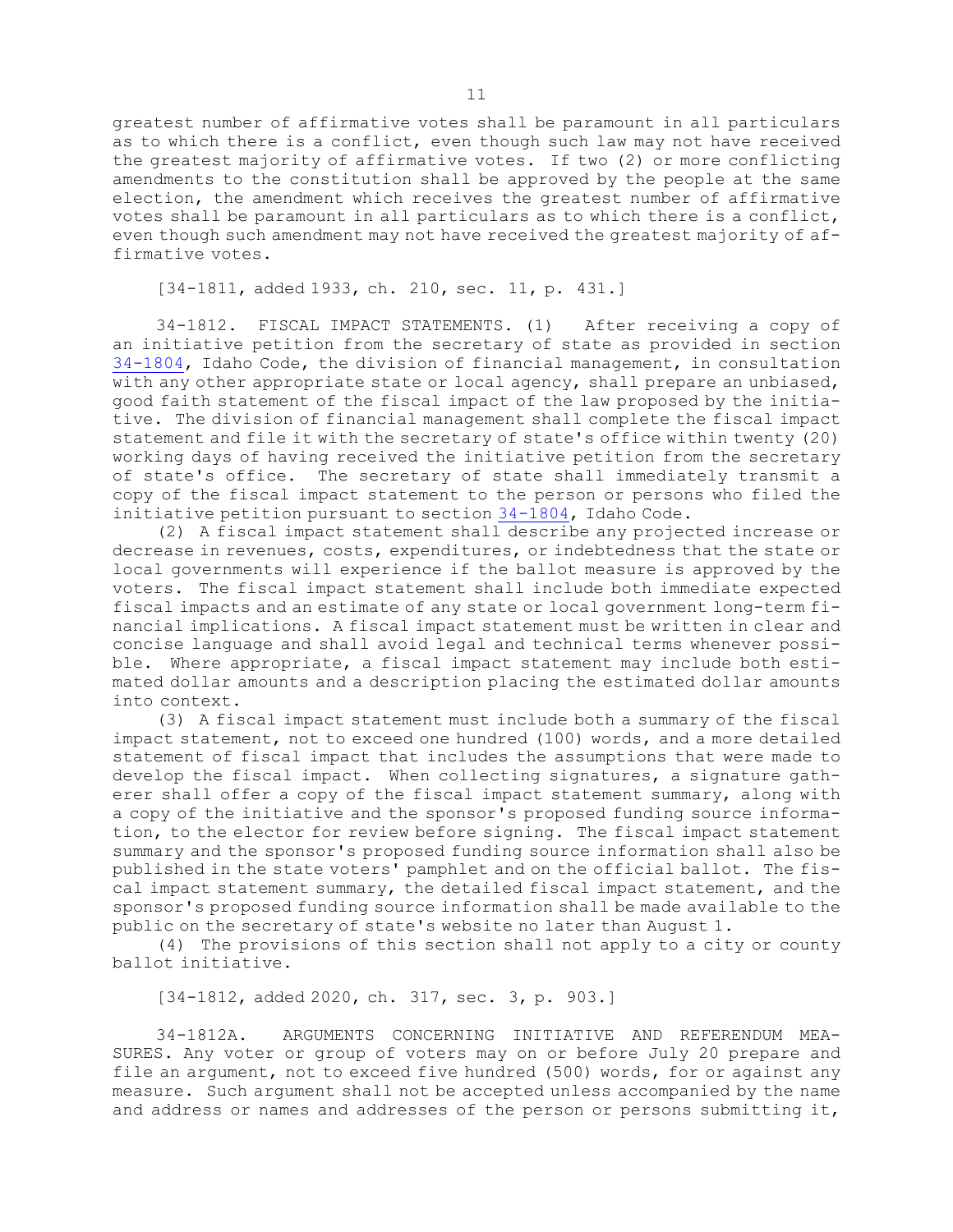or, if submitted on behalf of an organization, the name and address of the organization and the names and addresses of at least two (2) of its principal officers.

If more than one (1) argument for or more than one (1) argument against any measure is filed within the time prescribed, the secretary of state shall select one (1) of the arguments for printing in the voters' pamphlets. In selecting the argument the secretary of state shall be required to give priority in the order named to the arguments of the following:

- (1) The proponent of the initiative or referendum petition.
- (2) Bona fide associations of citizens.
- (3) Individual voters.

[34-1812A, added 1979, ch. 135, sec. 2, p. 430.]

34-1812B. SUBMISSION OF REBUTTAL ARGUMENTS. When the secretary of state has received the arguments which will be printed in the voters' pamphlet, the secretary of state shall immediately send copies of the arguments in favor of the proposition to the authors of the arguments against and copies of the arguments against to the authors of the arguments in favor. The authors may prepare and submit rebuttal arguments not exceeding two hundred and fifty (250) words. The rebuttal arguments must be filed no later than August 1. Rebuttal arguments shall be printed in the same manner as the direct arguments. Each rebuttal argument shall immediately follow the direct argument which it seeks to rebut.

[34-1812B, added 1979, ch. 135, sec. 3, p. 431.]

34-1812C. VOTERS' PAMPHLET. (1) Not later than September 25 before any regular general election at which an initiative or referendum measure is to be submitted to the people, the secretary of state shall cause to be printed <sup>a</sup> voters' pamphlet which shall contain the following:

(a) <sup>A</sup> complete copy of the title and text of each measure with the number and form in which the ballot title thereof will be printed on the official ballot;

(b) <sup>A</sup> copy of the fiscal impact statement summary for <sup>a</sup> state measure;

(c) <sup>A</sup> copy of the sponsor's proposed funding source information for <sup>a</sup> state measure; and

(d) <sup>A</sup> copy of the arguments and rebuttals for and against each state measure.

(2) The secretary of state shall mail or distribute <sup>a</sup> copy of the voters' pamphlet to every household in the state. Sufficient copies of the voters' pamphlet shall also be sent to each county clerk. The county clerk and the secretary of state shall make copies of the voters' pamphlet available upon request.

(3) The voters' pamphlet shall be printed according to the following specifications:

(a) The pages of the pamphlet shall be not smaller than 6 <sup>x</sup> 9 inches in size;

(b) It shall be printed in clear, readable type, no less than 10-point, except that the text of any measure may be set forth in no less than 7-point type;

(c) It shall be printed on <sup>a</sup> quality and weight of paper that, in the judgment of the secretary of state, best serves the voters;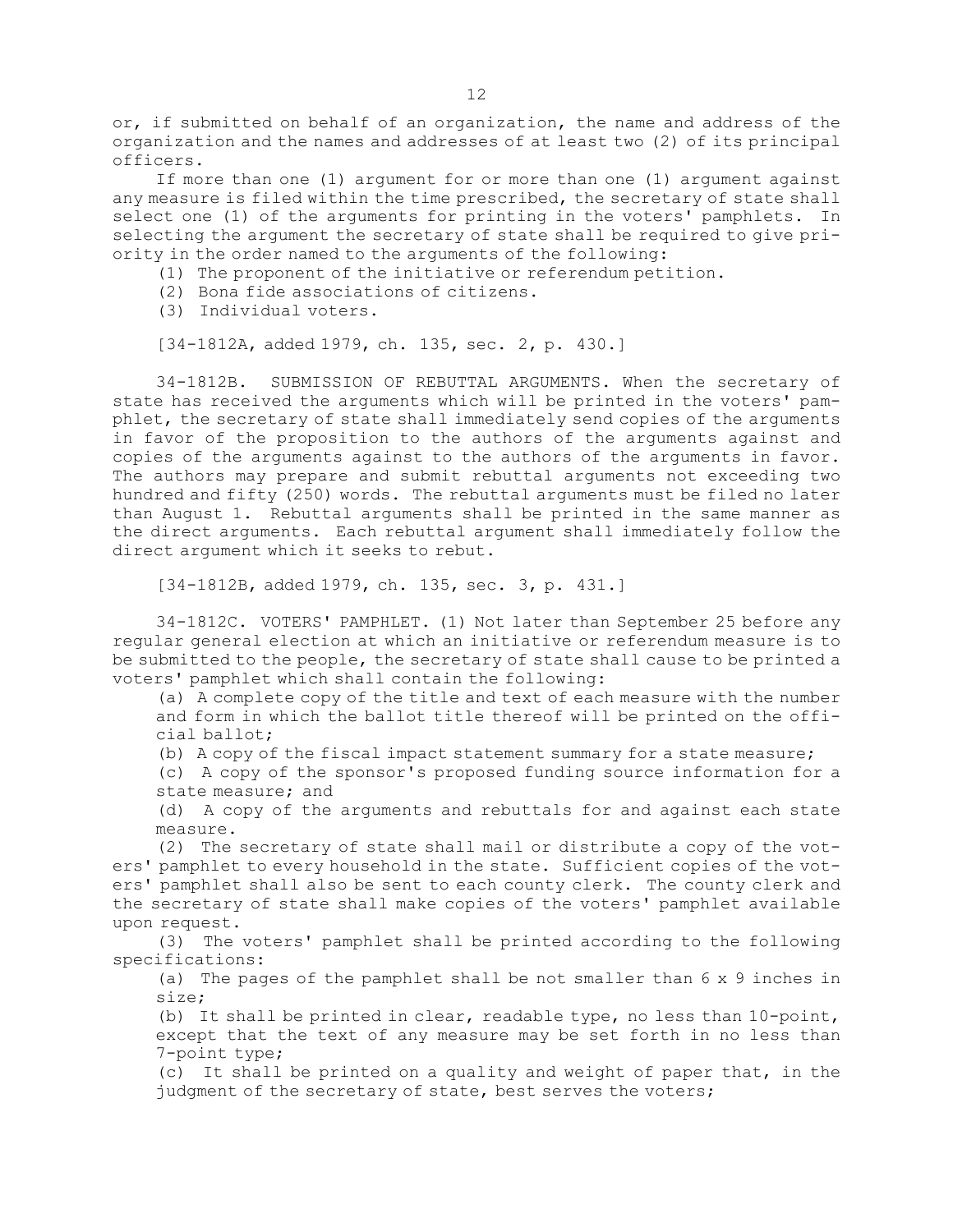(d) If the material described in subsection (1) of this section is combined in <sup>a</sup> single publication with constitutional amendments, the entire publication shall be treated as <sup>a</sup> legal notice.

[34-1812C, added 1979, ch. 135, sec. 4, p. 431; am. 1984, ch. 114, sec. 1, p. 258; am. 2020, ch. 317, sec. 4, p. 904.]

34-1813. COUNTING, CANVASSING AND RETURN OF VOTES -- EFFECTIVE DATES. (1) The votes on measures and questions shall be counted, canvassed, and returned by the regular boards of judges, clerks, and officers, as votes for candidates are counted, canvassed, and returned, and the abstract made by the several county auditors of votes on measures shall be returned to the secretary of state on separate abstract sheets in the manner provided for abstract of votes for state and county officers. It shall be the duty of the secretary of state, in the presence of the governor, to proceed within thirty (30) days after the election, and sooner if the returns be all received, to canvass the votes given for each measure, and the governor shall forthwith issue his proclamation, giving the whole number of votes cast in the state for and against such measure and question and declaring such measures as are approved by <sup>a</sup> majority of those voted thereon to be in full force and effect as the law of the state of Idaho from the date of said proclamation for any referendum measure. The effective date for an initiative measure shall be governed by the provisions of subsection (2) of this section. If two (2) or more measures shall be approved at said election which are known to conflict with each other or to contain conflicting provisions, he shall also proclaim which is paramount in accordance with the provisions of sections [34-1801](https://legislature.idaho.gov/statutesrules/idstat/Title34/T34CH18/SECT34-1801) through [34-1822](https://legislature.idaho.gov/statutesrules/idstat/Title34/T34CH18/SECT34-1822), Idaho Code.

(2)(a) A statewide initiative may contain an effective date, if passed, that shall be no earlier than July 1 of the year following the vote on the ballot initiative. If no effective date is specified in the petition, the effective date of <sup>a</sup> statewide initiative that has been approved by the electorate shall be July 1 of the following year.

(b) <sup>A</sup> city or county initiative may contain an effective date, if passed, that may be earlier than July 1 of the year following the vote on the ballot initiative, but no earlier than the mayor's proclamation as provided in section [34-1801B](https://legislature.idaho.gov/statutesrules/idstat/Title34/T34CH18/SECT34-1801B), Idaho Code, or the proclamation by the board of county commissioners, as provided in section [34-1801C](https://legislature.idaho.gov/statutesrules/idstat/Title34/T34CH18/SECT34-1801C), Idaho Code. If no effective date is specified in the petition, the effective date of <sup>a</sup> city or county initiative that has been approved by the electorate shall be July 1 of the following year.

[34-1813, added 1933, ch. 210, sec. 13, p. 431; am. 2020, ch. 336, sec. 3, p. 978.]

34-1814. WHO MAY SIGN PETITION -- EFFECT OF WRONGFUL SIGNING -- PENALTY FOR WRONGFUL SIGNING. Every person who is <sup>a</sup> qualified elector of the state of Idaho may sign <sup>a</sup> petition for the referendum or for the initiative for any measure which he is legally entitled to vote upon. Any person signing any name other than his own to any petition, or knowingly signing his name more than once for the same measure at one election, or who is not at the time of signing the same <sup>a</sup> legal voter of this state, or any officer or person wilfully violating any provision of this statute, shall, upon conviction thereof be punished by <sup>a</sup> fine not exceeding five thousand dollars (\$5,000) or by imprisonment in the penitentiary not exceeding two (2) years, or by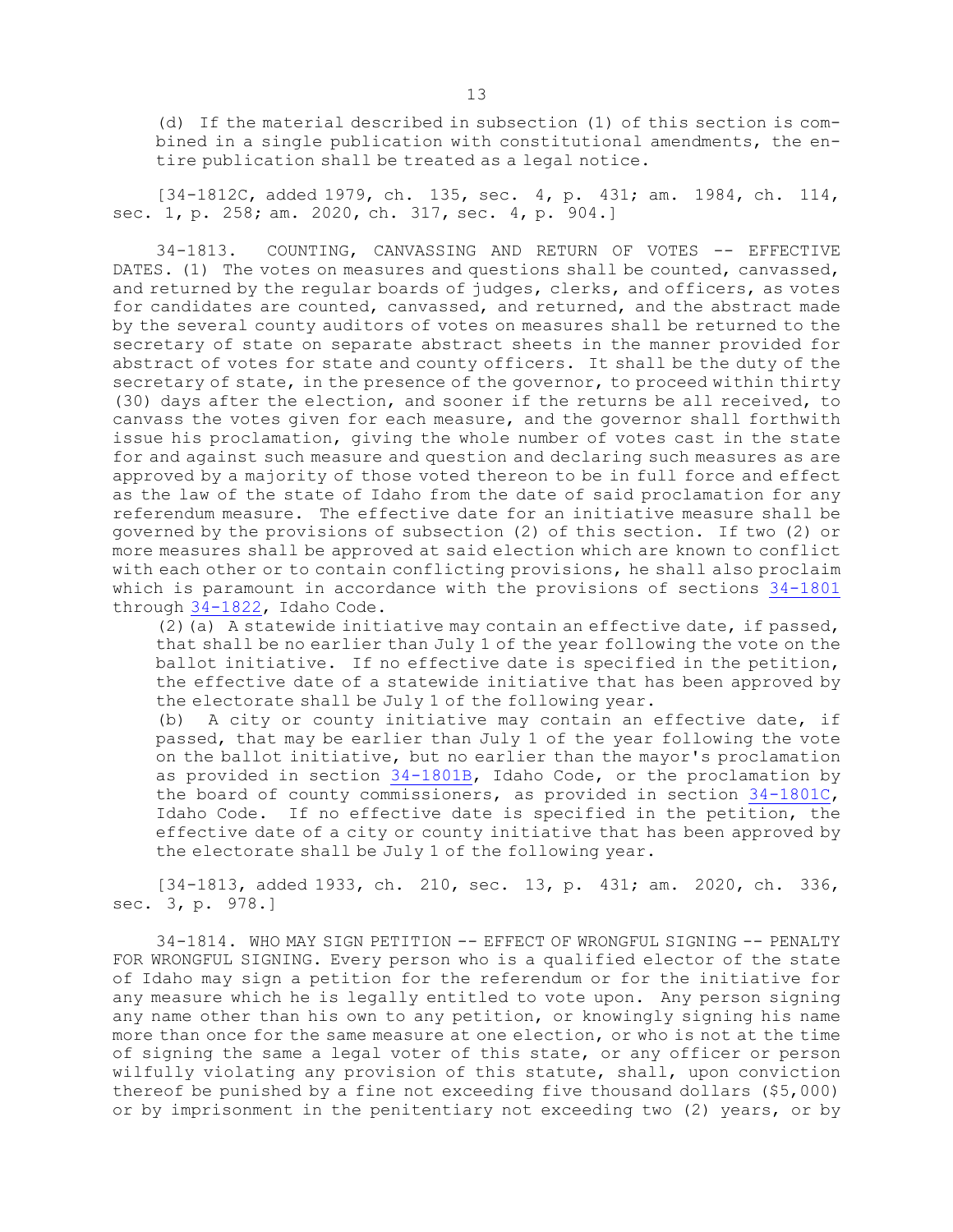both such fine and imprisonment, in the discretion of the court before which such conviction shall be had. Any such wrongful signatures are null and void and shall not be counted as <sup>a</sup> qualified signature. Any person circulating <sup>a</sup> petition, who knows, or who in the exercise of reasonable care should know, that <sup>a</sup> signature is forged and who shall thereafter fail to strike through and thereby void such signature, and any person in <sup>a</sup> position of supervision of such person who suffers or permits <sup>a</sup> forged signature to remain on <sup>a</sup> petition shall pay <sup>a</sup> fine of not less than one thousand dollars (\$1,000) for each such signature.

[34-1814, added 1933, ch. 210, sec. 14, p. 431; am. 1997, ch. 266, sec. 8, p. 762.]

34-1815. FALSE STATEMENTS SPOKEN OR WRITTEN CONCERNING PETITION UNLAWFUL -- FAILURE TO DISCLOSE MATERIAL PROVISIONS. It shall be unlawful for any person to wilfully or knowingly circulate, publish or exhibit any false statement or representation, whether spoken or written, or to fail to disclose any material provision in <sup>a</sup> petition, concerning the contents, purport or effect of any petition mentioned in sections [34-1801A](https://legislature.idaho.gov/statutesrules/idstat/Title34/T34CH18/SECT34-1801A) through [34-1822](https://legislature.idaho.gov/statutesrules/idstat/Title34/T34CH18/SECT34-1822), Idaho Code, for the purpose of obtaining any signature to any such petition, or for the purpose of persuading any person to sign any such petition. It shall be unlawful for any person to solicit or obtain any signature on <sup>a</sup> petition without first showing the signer both the short title and the general title as defined in section [34-1809](https://legislature.idaho.gov/statutesrules/idstat/Title34/T34CH18/SECT34-1809), Idaho Code, so that the signer has an opportunity to read them before signing the petition.

Any signature obtained without compliance with this section is null and void.

[34-1815, added 1933, ch. 210, sec. 15, p. 431; am. 1997, ch. 266, sec. 10, p. 763.]

34-1816. FILING PETITION WITH FALSE SIGNATURES UNLAWFUL. It shall be unlawful for any person to file in the office of any officer provided by law to receive such filing any petition mentioned in sections  $34-1801-34-1822$  $34-1801-34-1822$  $34-1801-34-1822$ , to which is attached, appended or subscribed any signature which the person so filing such petition knows to be false or fraudulent or not the genuine signature of the person purporting to sign such petition, or whose name is attached, appended or subscribed thereto.

[34-1816, added 1933, ch. 210, sec. 16, p. 431.]

34-1817. CIRCULATING PETITION WITH FALSE, FORGED OR FICTITIOUS NAMES UNLAWFUL. It shall be unlawful for any person to circulate or cause to be circulated any petition mentioned in sections [34-1801](https://legislature.idaho.gov/statutesrules/idstat/Title34/T34CH18/SECT34-1801)--[34-1822](https://legislature.idaho.gov/statutesrules/idstat/Title34/T34CH18/SECT34-1822), knowing the same to contain false, forged or fictitious names.

[34-1817, added 1933, ch. 210, sec. 17, p. 431.]

34-1818. FALSE AFFIDAVIT BY ANY PERSON UNLAWFUL. It shall be unlawful for any person to make any false affidavit concerning any petition mentioned in sections [34-1801](https://legislature.idaho.gov/statutesrules/idstat/Title34/T34CH18/SECT34-1801)--[34-1822](https://legislature.idaho.gov/statutesrules/idstat/Title34/T34CH18/SECT34-1822), or the signatures appended thereto.

[34-1818, added 1933, ch. 210, sec. 18, p. 431.]